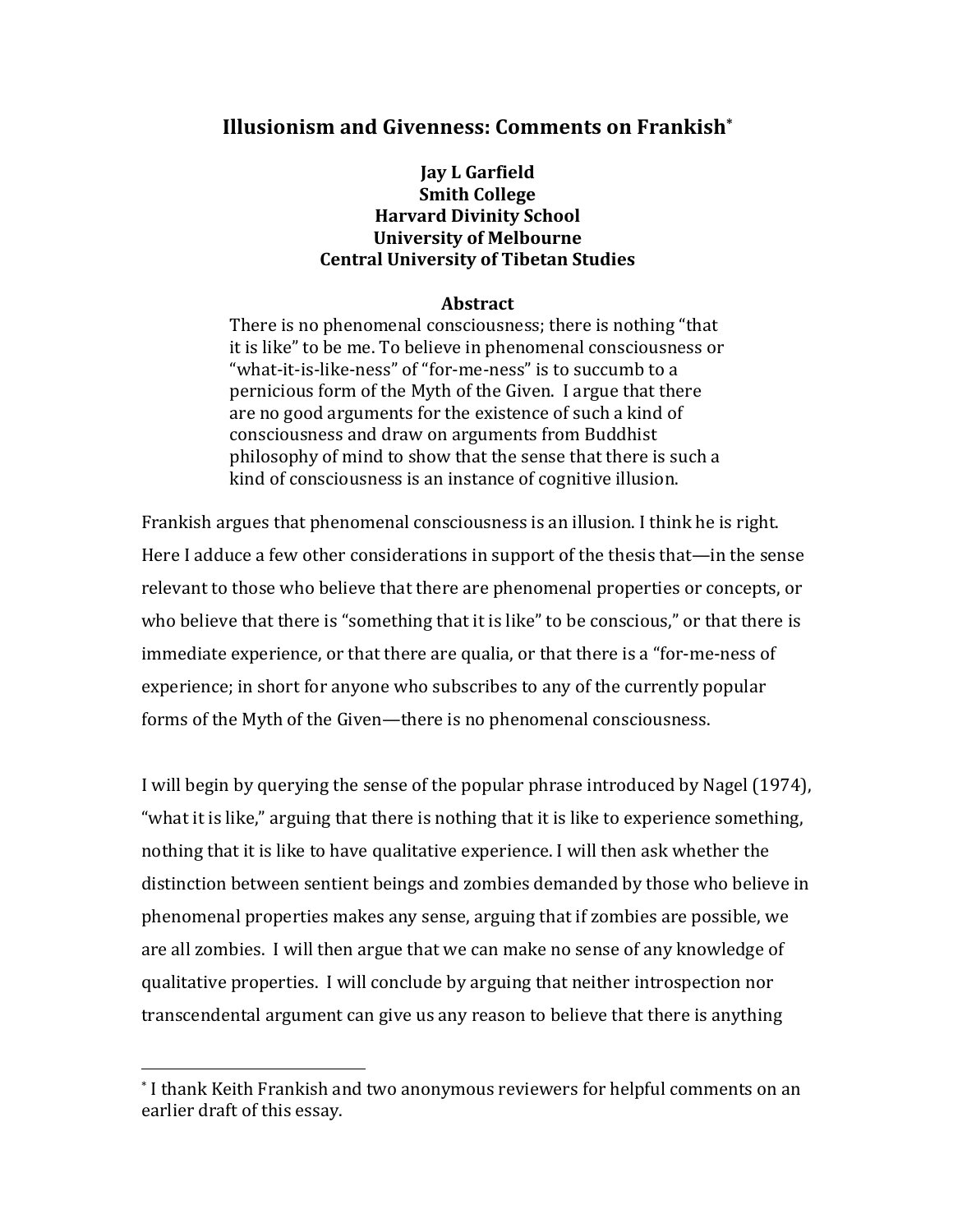answering to the demands of qualitative consciousness. The very idea that there is an inner world of qualitative states must be illusory.

#### **1.** That there is nothing that it is like to be me

Nagel has a lot to answer for. Generations of philosophers have grown up believing not only that there must be something that it is like to be a bat, but that there is something that it like for each of us to be *us*, and that that *something* is our qualitative consciousness. It is but a short step to analyzing that consciousness as the immediate apprehension of qualia or qualitative properties, and of course only a short step from there to a view of perceptual experience on which we experience the external world only in a mediate fashion, mediated by the immediate experience of an inner world. And from there, one more short step takes us to idealism. So, it is best to avoid the *proton pseudos*.

There is something that a yellow mango is like. It is yellow, oblate, sweet, etc... To say that it is like that is to ascribe to it perceptible properties. There is something that middle C played on an oboe is like. It is a tone of a particular timbre and frequency. Again, to say what something is like is to list its perceptible properties. We focus on the object, and we characterize it. In short, to the extent that that experience has a subject-object structure, when we say what something is like, we characterize the objective, not the subjective pole of experience.<sup>1</sup> (A bit later in this essay, I will consider the more radical possibility that the very thematization of experience in terms of subject-object duality is itself a cognitive illusion.)

Bats—as Nagel correctly observes—use sonar to perceive the world. Their objects are thus perceived via a sensory modality that we lack, and so they perceive sensible properties that we do not. If bats could speak, or characterize the world they experience, they could say what, e.g. a moth is like. And they would characterize it

 

 $1$  This is not to say that we are in no way aware of our interior lives. We use proprioception, nociception and interoception to become aware of states of our bodies. But these are systems that give us access to states of our bodies, not to *qualia*.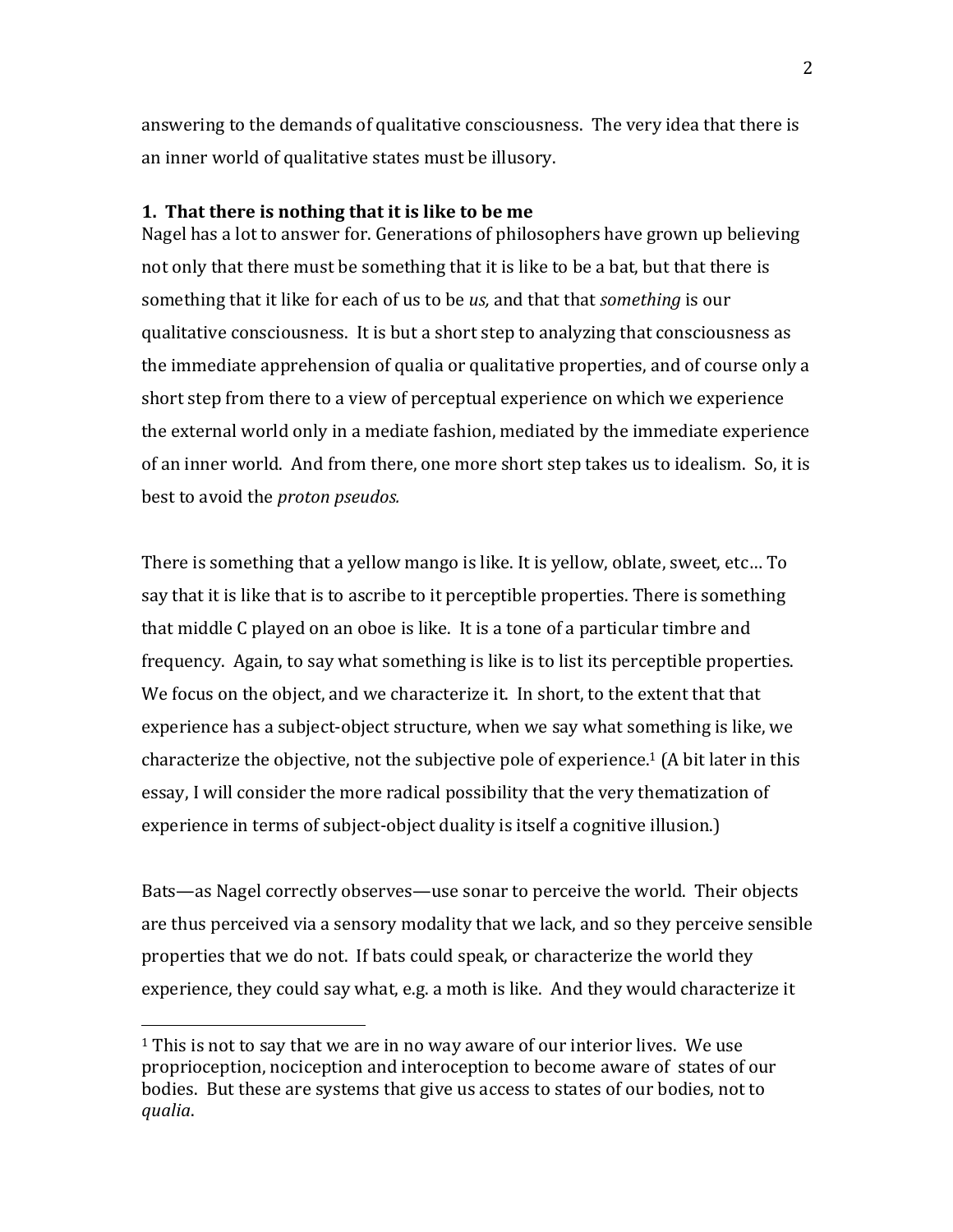differently from the way we would, because they are sensitive to different perceptible properties. But what they would tell us is what *a moth* is like, not what it *is like to perceive a moth via sonar,* just as when I describe a moth to a talking bat, I would say what a moth *looks like*, not what it is like to see a moth with eyes.

Nagel's sleight of hand—the decisive move in the conjuring trick, as Wittgenstein put it (PI §308)—is to convert *what the world is like for a bat* to *what it is like to be a bat*. That is to confuse the object with the subject, and to ask us to assign properties to our subjectivity, as opposed to the objects we experience. It is easy to accept that invitation, since it is almost irresistible to think of our experience as constituting an inner domain populated by inner particulars that constitute the immediate objects of our experience, and contrasting with an outer domain of objects we know only indirectly. But it is not so easy to preserve cogency once we succumb to this temptation. For when we reach for predicates to characterize our experience, the only ones we have are those that characterize the objects of our experience, not the subjects. When I have described the mango to you, I have said all I can ever say about my experience of it.

If you ask me what it is like to be me, *simpliciter*, you ask me to describe consciousness itself, apart from any object of consciousness. There is no such thing. Consciousness is always consciousness *of* something, and when the object is subtracted, nothing remains to be characterized. Now, some might say that in talking of experience in this way, I am reducing our consciousness to that of zombies—beings just like us, but who lack an phenomenal awareness. I agree, but, I will argue, this is not a *bad* thing.

#### **2. I am a zombie**

It is important to the picture of perceptual acquaintance with the world according to which it is mediated by phenomenal consciousness that to perceive the world *with* phenomenal consciousness is different from what it would be to perceive the world *without* phenomenal consciousness. Otherwise, to say that we are phenomenally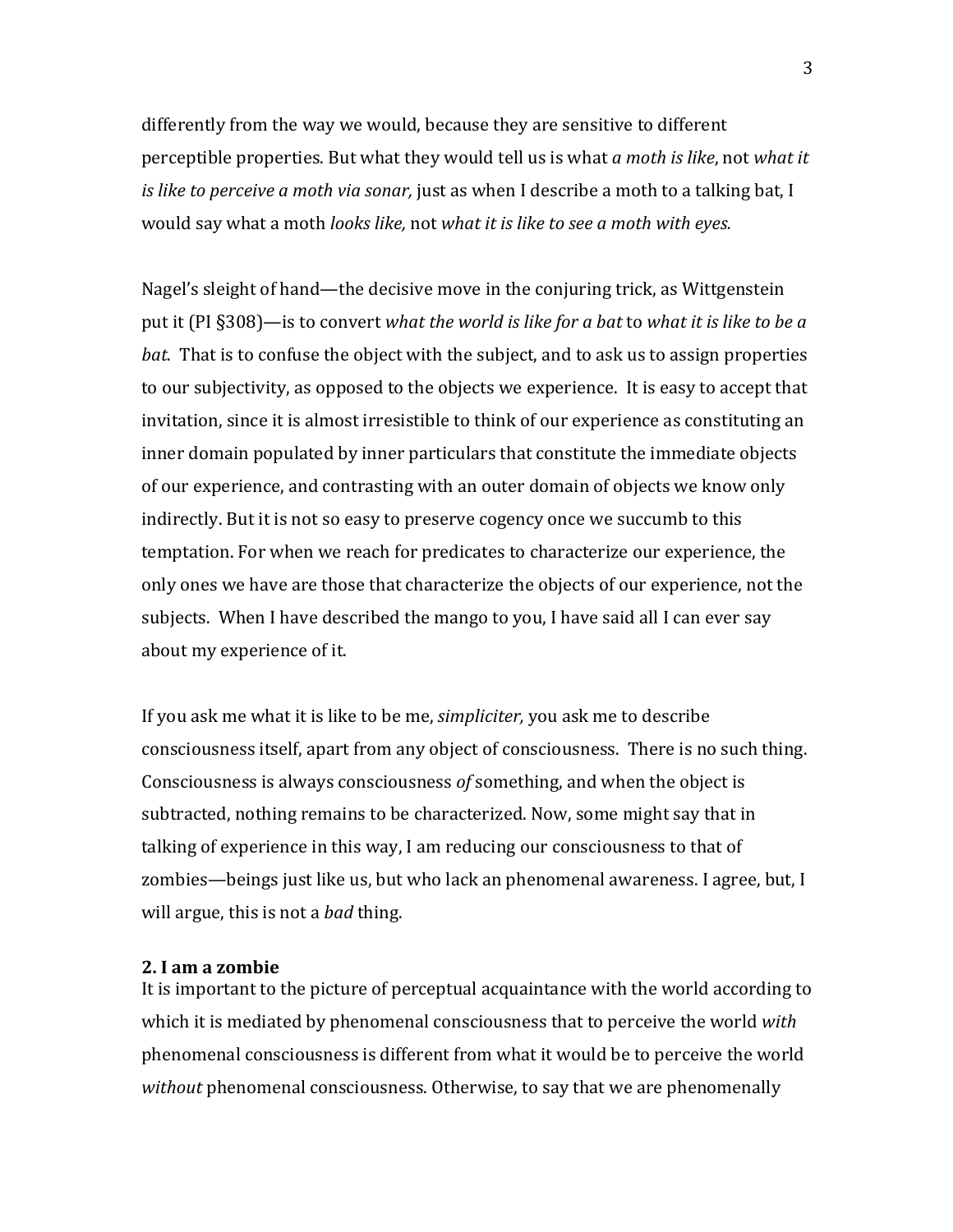conscious is just to say that we perceive, and the term would be idle. This is often put as the difference between zombie perception and sentient perception. Phenomenal realists often urge that sentient beings—those it is something for it to be like—differ from zombies—those whom it is nothing to be like—precisely because our perception is mediated by phenomenal consciousness and theirs is not. It is therefore essential to this picture that zombies are possible, or at least conceivable.

Zombies so described, however, as I argue in (1996) and in (2016), are inconceivable. Or, to put it another way, if they are genuinely conceivable, we are zombies. Briefly, here is the point: zombies are, ex hypothesi, functionally identical to sentient human beings, with all of the same beliefs as sentient human beings *including perceptual beliefs and beliefs about their supposed phenomenal consciousness.* But these latter beliefs are false: they have no phenomenal consciousness, despite believing that they do.

The crucial point here is functional identity. The alleged possibility of zombies only gets us the reality of phenomenal consciousness over and above mere perceptual experience if zombies are functionally identical to us; the mere possibility of beings that are psychologically different from us tells us nothing at all. We already know that there are dogs and chimpanzees, after all. But if we are functionally identical to zombies, our beliefs have the same typical causes and effects, including our beliefs about our perceptual states and phenomenal consciousness. Since we, *ex hypothesi*, believe that we have qualitative states and phenomenal consciousness, so do zombies. Since we are functionally identical, those states have the same typical causes; so, either zombies, like us, have phenomenal consciousness, in which case they are not zombies, or we, like them, falsely believe that we do, in which case we are. Either way, there is no argument from the possibility or conceivability of zombies to the reality of phenomenal consciousness.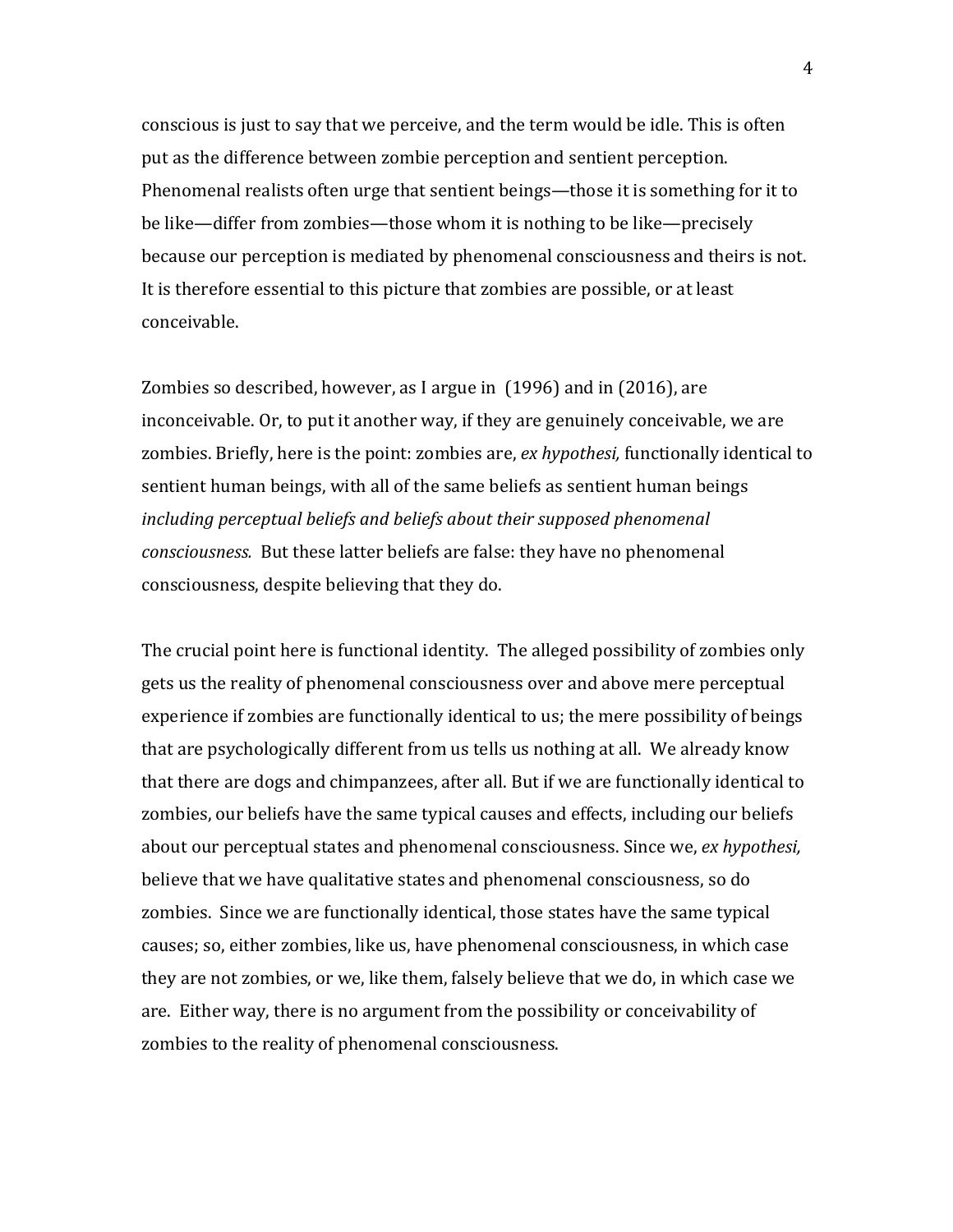To sum up so far: The claim that we are phenomenally conscious is meant to distinguish us from beings who lack this attribute, but who are like us in other respects. It cannot do so, and so, for beings who are doxastically and epistemically like us, the very idea of phenomenal consciousness is empty of real content. Moreover, the idea that there is some such property draws its plausibility from the idea that our perceptual experience involves direct contact with qualitative states or properties that enable us to know external properties. There is no good reason to believe in such things; we now turn to positive reasons to believe that nothing could play the role in our epistemic lives they are meant to play.

## **3.** If there were qualitative properties, we could never know them.

I will now argue directly for the epistemic idleness of the entire idea of phenomenal consciousness, qualia, qualitative character, the what-it-is-likeness of subjectivity, or any other member of this cluster of pseudo-concepts. The phenomenal realist takes these to be the objects and properties we know most immediately, with the greatest certainty, those whose presence in our inner lives we cannot possibly doubt. While our ostensible perception of external objects might be illusory, due to hallucination, non-ideal perceptual situations, etc..., it is argued, the *experience* of perception is immune from such illusion. If there is such experience, there must be a class of objects of that experience, *viz.*, phenomenal states and properties, and a mode of consciousness of those states and properties, *viz.*, phenomenal consciousness.

There are at least two problems with this idea. First, as we just saw, to have knowledge of this kind would be to know that we are not zombies, and there is no way that we could ever know this. Since there is nothing that distinguishes us from zombies *epistemically*, and since if these properties or inner objects of experience were real they would be knowable, they are not knowable, and hence are not real phenomena at all. When we experience the blueness of the sky, the blueness of the sky is the only object of knowledge, not any inner blue phenomena, not inner blue phenomenal properties, let alone what it is like to experience blue, only the blueness.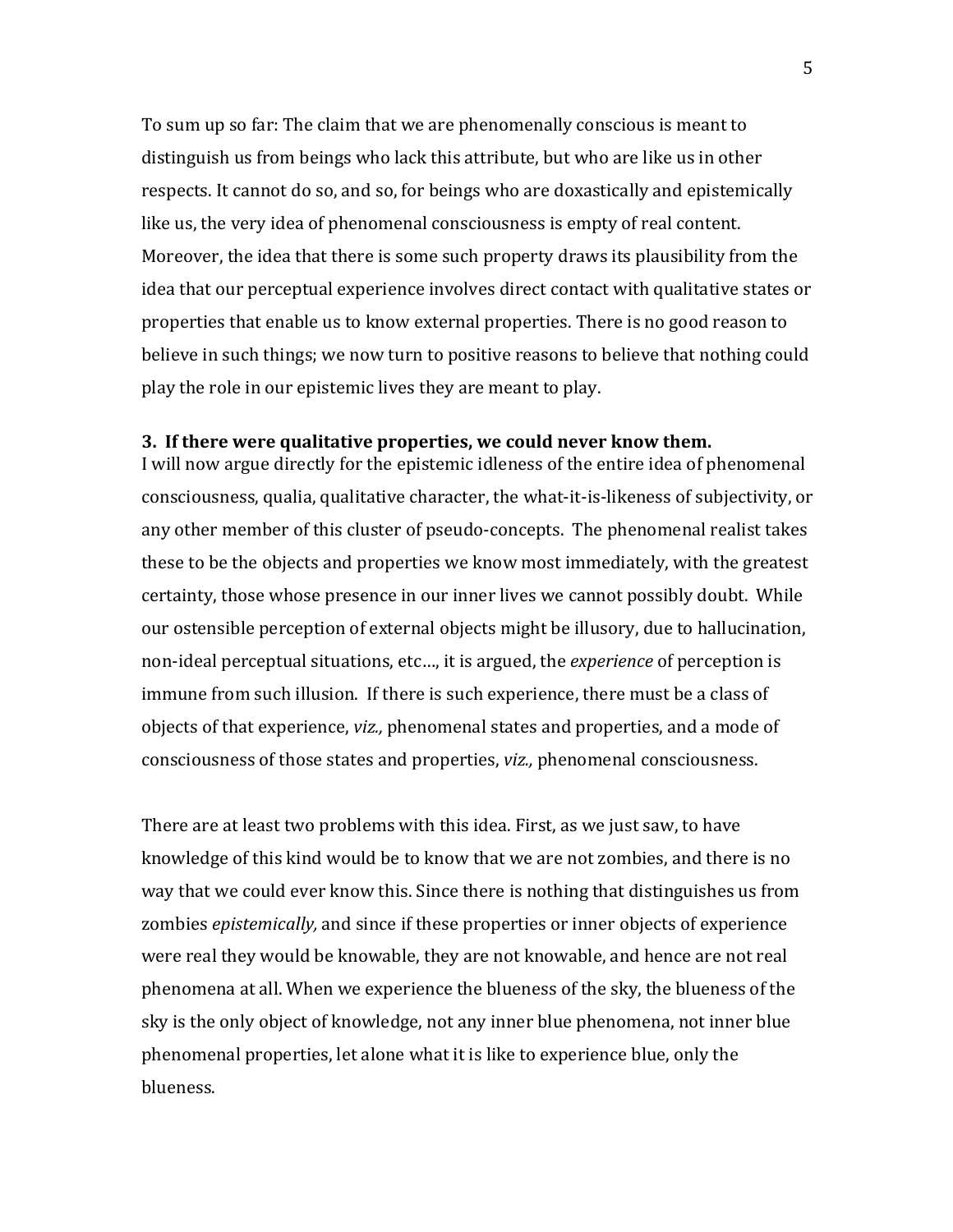Second, if we were to have *knowledge* of phenomenal experience, there would have to be some kind of account of how that knowledge could come about, and we immediately run afoul of the normative dimensions of knowledge itself. Our knowledge of the external world is enabled by the fact that the external world is public, and that the criteria for the application of terms and for the correctness of claims are public. This enables us to be corrected, and to use terms and sentences in ways determined by norms.

The sphere of knowledge can therefore only exist in the space of reasons; the space of reasons is constituted by publicly enforced norms of inquiry, assertion and language use. And those norms required that the relevant objects of knowledge themselves be public. But the experience, posited by the phenomenal realist is private. It is hence not even a candidate for knowledge; nor are its putative objects candidate objects of knowledge. But once again, if it is unknowable, it is entirely idle. If we have phenomenal consciousness, we could never know it; whatever it is we confuse with phenomenal consciousness, if it is something of which we have knowledge, it is not phenomenal consciousness. (These points, of course, have been made with great force by Wittgenstein (1953) and Sellars (1963)).

### **4.** The poverty of introspection

But. the phenomenal realist asks, don't we know our own experience and the properties that characterize it in introspection? Surely we can look inside and see what it is like to see blue, what it is like to be conscious? If we could not, we could never know anything external, since the external world is nothing for us if it is not given *for us.* (Kriegel 2007, 2009; Zahavi 2005)

Once again, it is important to be clear about what phenomena we do know in perceptual experience. First and foremost, we know the objects around us and their perceptible properties—a mango and its yellowness and sweetness; middle C on the oboe and its timbre; sandalwood and its smell, etc... When we introspect to find the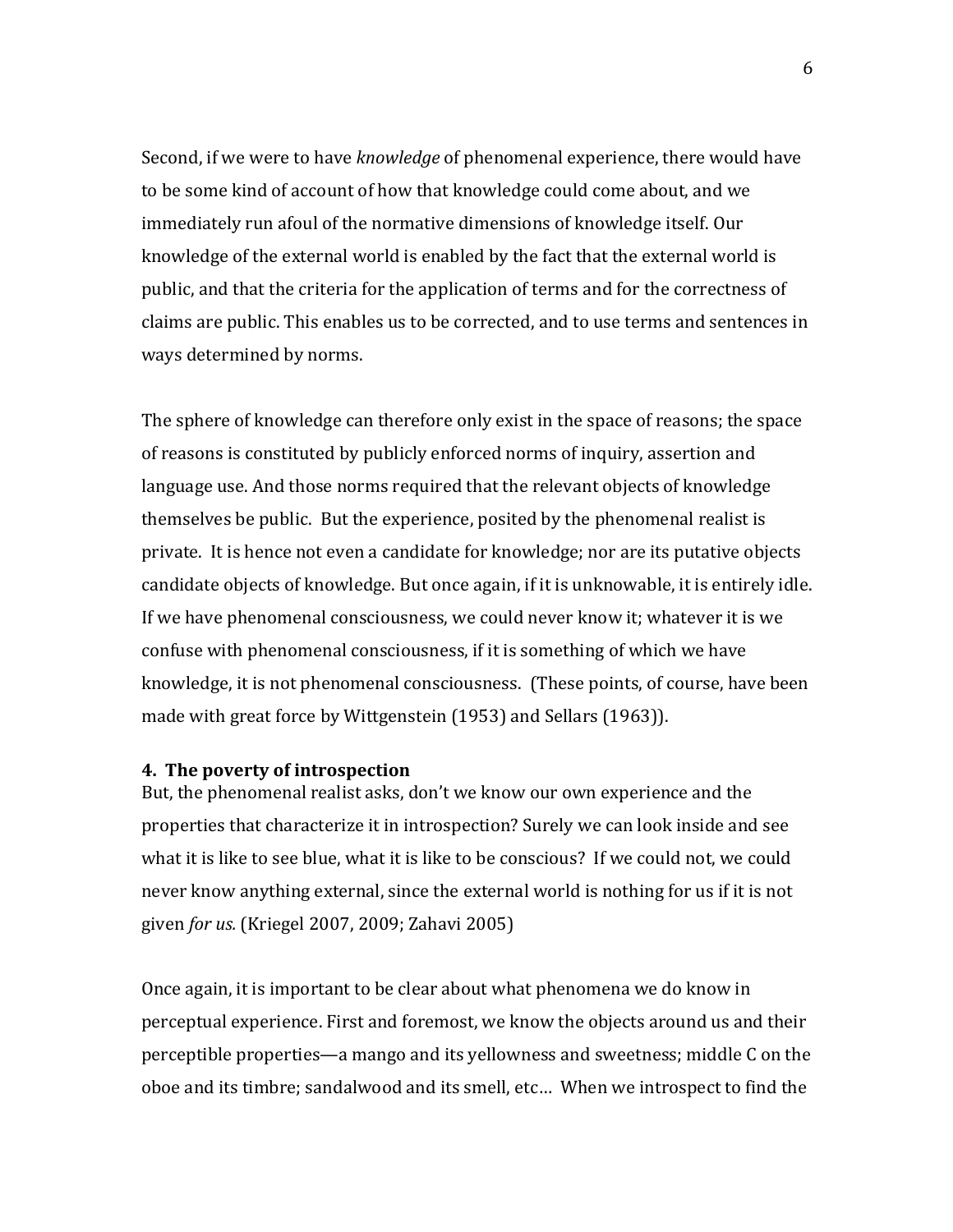experiences that correspond to the awareness of the contents of perception, we can discover that we are aware of a sweet, yellow mango, the sound of middle C or the *scent of sandalwood*, but nothing more is added; we discover not two objects of knowledge—the external and the internal medium that makes the external object known—but only the external object and the fact that we are aware of it. And to the extent that we are aware of the *fact* of our awareness, we do not have an additional inner phenomenal object, but only a higher-order attitude directed upon our current cognitive state. (Garfield 2016)

Whence the illusion that there is not only something that the world is like but also something that it is like to experience the way the world is? The source, at least at a first pass, is the failure to distinguish the subjective from the objective side of experience. The way this confusion occurs is nicely articulated by Sellars (1963) in "Empiricism and the Philosophy of Mind." We seek a common core of experience shared by taking an object to *be blue* and *to look blue.* We then take that common core to be a *common subjective state*, and we posit (in the old days) sense data or sense impressions or (these days) qualia or qualitative properties of experience as constituting that common core. Those data, impressions, qualia or properties do not fall on the object side of the subject-object divide, and so we place them neatly on the subject side. Since they are particulars or properties of particulars, there must be something that they are like, and so there must be something that subjectivity is like. Phenomenal consciousness is born.

As Sellars (1963) argues, however, there is a fallacy in this tale of origins. *Looking blue* is not epistemically prior to *being blue*. We do not first learn to identify *appearances* and then learn to extrapolate from them to identify the properties that are their typical distal causes. We first learn to identify blue things, and only later, when we become aware of the possibility of perceptual error, do we learn to talk of things *looking* blue. We learn to say that something *looks blue* as a way of registering our temptation to say that it *is blue*, but also of hesitancy regarding that attribution. To say that something *looks blue* is not a way of saying that we have an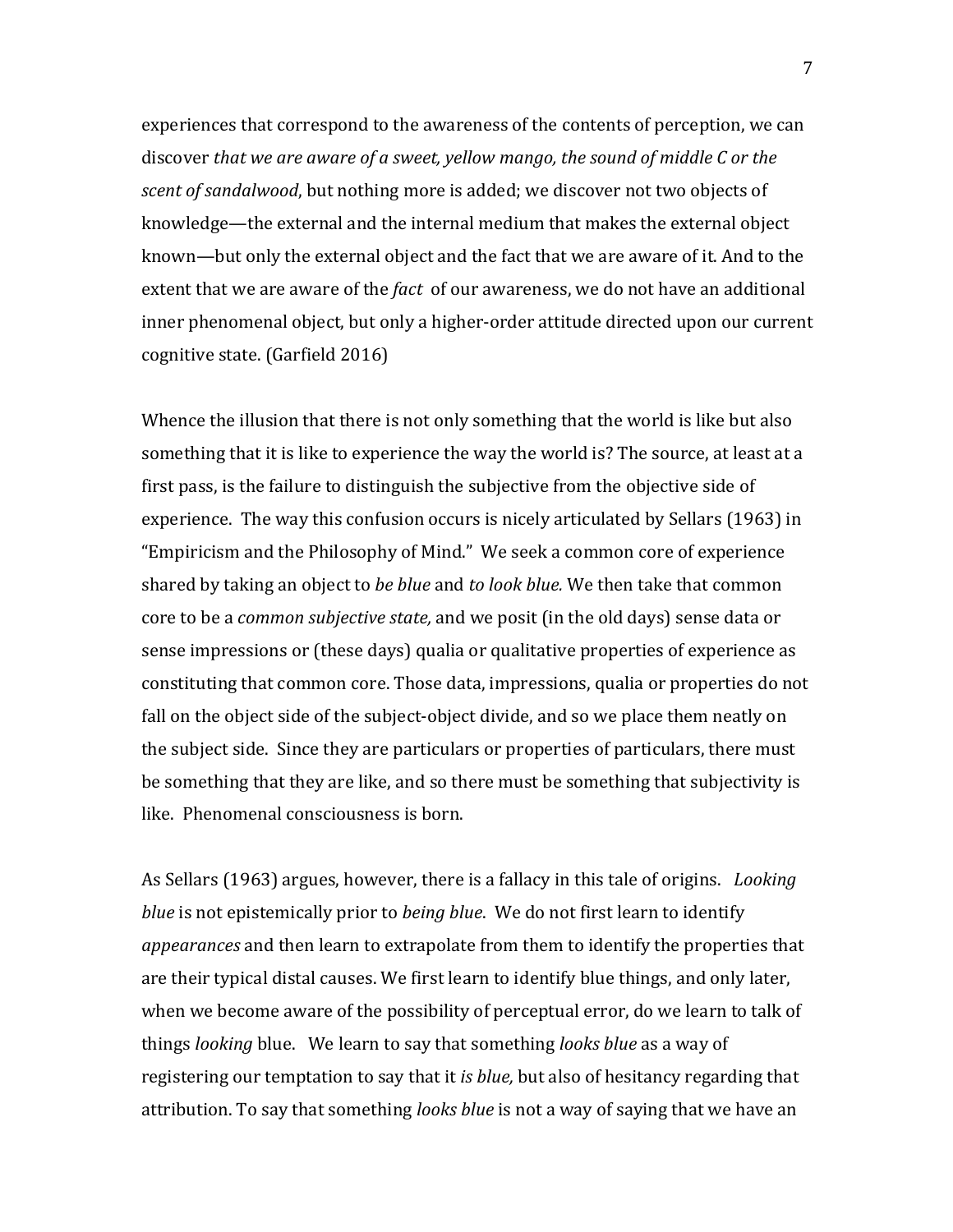*experience of blueness*, but a way of attributing blueness to an external object, albeit with hesitation, or for reporting our *temptation* to *do* attribute blue, but our recusal from that attribution.

This is not, however, to deny that we have sensations—states of our sensory systems caused by the stimulation of our sense organs—or that sensory processes mediate our perceptual consciousness of the world. Sensations, on this picture, are *causes* for our perceptual experience of objects and qualities, not *direct objects* of these experiences. To say that we are phenomenally conscious of our sensations, as opposed to the objects those sensations make available to us is, as the  $14<sup>th</sup>$  -15'th century Tibetan philosopher Tsongkhapa (2006) puts it, to confuse the epistemic instrument with the epistemic object. When we see the moons of Jupiter through a telescope, we see the moons of Jupiter, not light refracted through lenses. When we focus on the light refracted through the lenses, we take a higher-order perspective on that perceptual process, but that objectifies the light; it does not create experience of subjectivity.

While it makes perfectly good sense to refer to *blue sensations*, that is only to say that those sensations are the kinds of events that mediate the perception of blueness, not that they are blue in the sense that blue objects are, let alone in some other mysterious, private sense. No sensation has any perceptible properties; when we attend carefully to our *experience*, we attend carefully to the *world* we experience, not to an inner life whose properties are known only to us, but whose qualities we magically learn to report.

## **5. Nonduality and the illusion of givenness**

The Buddhist philosopher Vasubandhu (4th-5th century CE) put the same point in terms of his analysis of experience in terms of the doctrine of the three natures that constitutes the heart of Yogācāra phenomenology. Vasubandhu, in his Treatise on the Three Natures (Garfield 2009, 2015) argues that every object of experience has three distinct, but interdependent natures (svabhāva): each has an imagined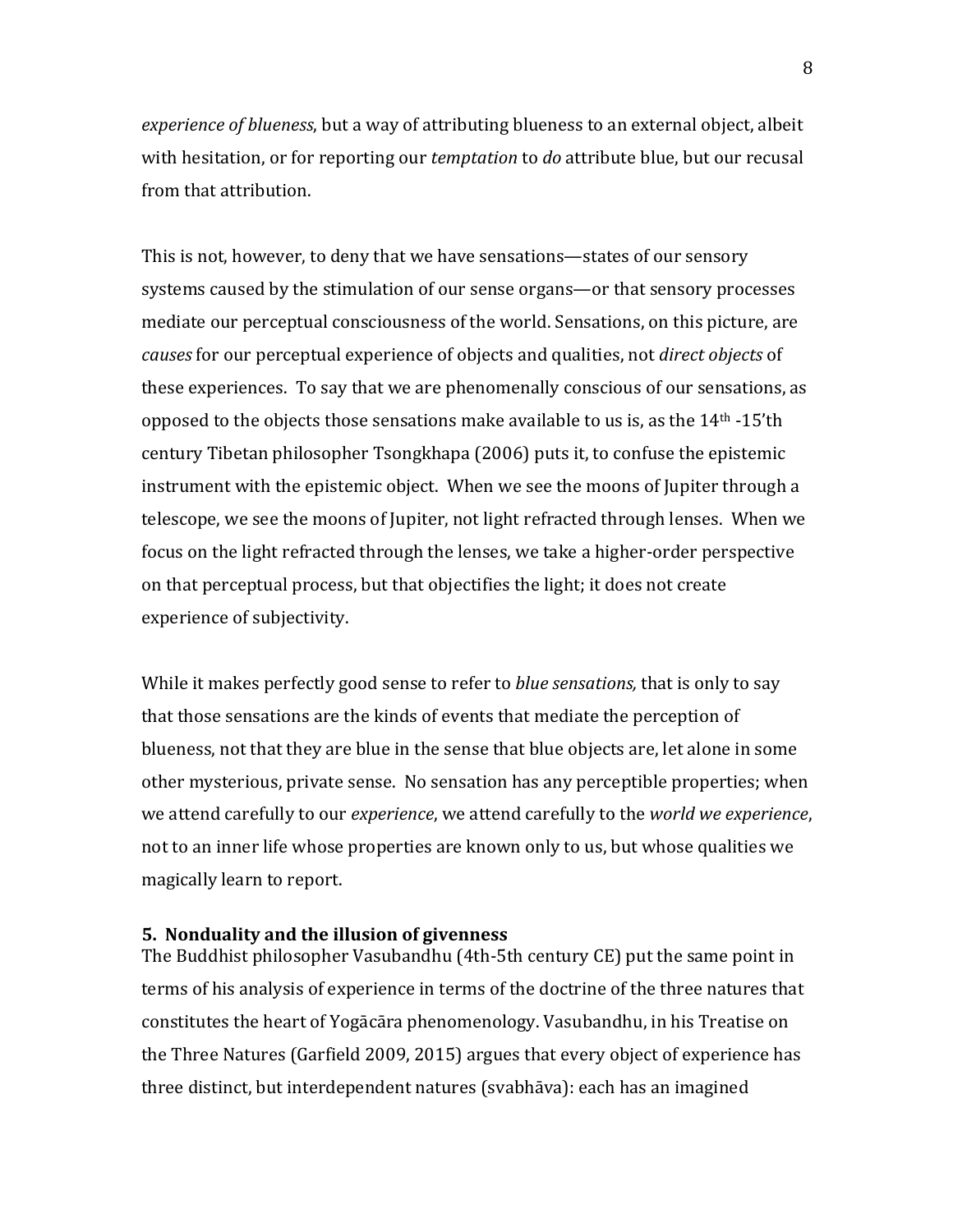(parikalpita) nature—that we take it to have in virtue of a combination of our prejudices and innate cognitive reflexes; each has a dependent (paratantra) nature, representing its underlying causal structure; and each has a consummate (parinispanna) nature—the nature we see that it has when we empty the dependent of the imagined. (See Garfield 2009, 2015, pp. 186-189; Gold 2006 for a detailed exposition.)

So far, we have been taking for granted a naïve bifurcation of experience into a subjective and an objective aspect. Vasubandhu calls that understanding of our experience into question, arguing that this duality is in fact illusory. He is not arguing for some kind of mystical dissolution into a formless void, but rather calling attention to the role of cognition in constructing our sense of who we are, and of the fact that that construction is often mistaken for a simple taking of what is given. He deploys the three nature theory to make this point.

The imagined nature is understood to involve the projection of subject-object duality and a distinction between an external world of objects and an inner world of experiences. Vasubandhu argues that we naively take the objects of our experience to exist externally to us in exactly the way we perceive them, taking perceived blue and perceived  $C#$  to look exactly as our eyes and ears deliver them, and to take our sensory systems as transparent windows onto a world existing with sensible properties independent of our mode of apprehension.

The other side of this is that we take our own subjectivity in this experience to consist in the inner direct experience of the qualities of these objects, and distinguish the immediately apprehended experience from the objects experienced, issuing in the dual-aspect structure of our representation of our experience. This construction of the structure of experience as involving an immediately apprehended subjective dimension and a corresponding mediated apprehension of an objective world to which it corresponds is the result of our innate response to perception.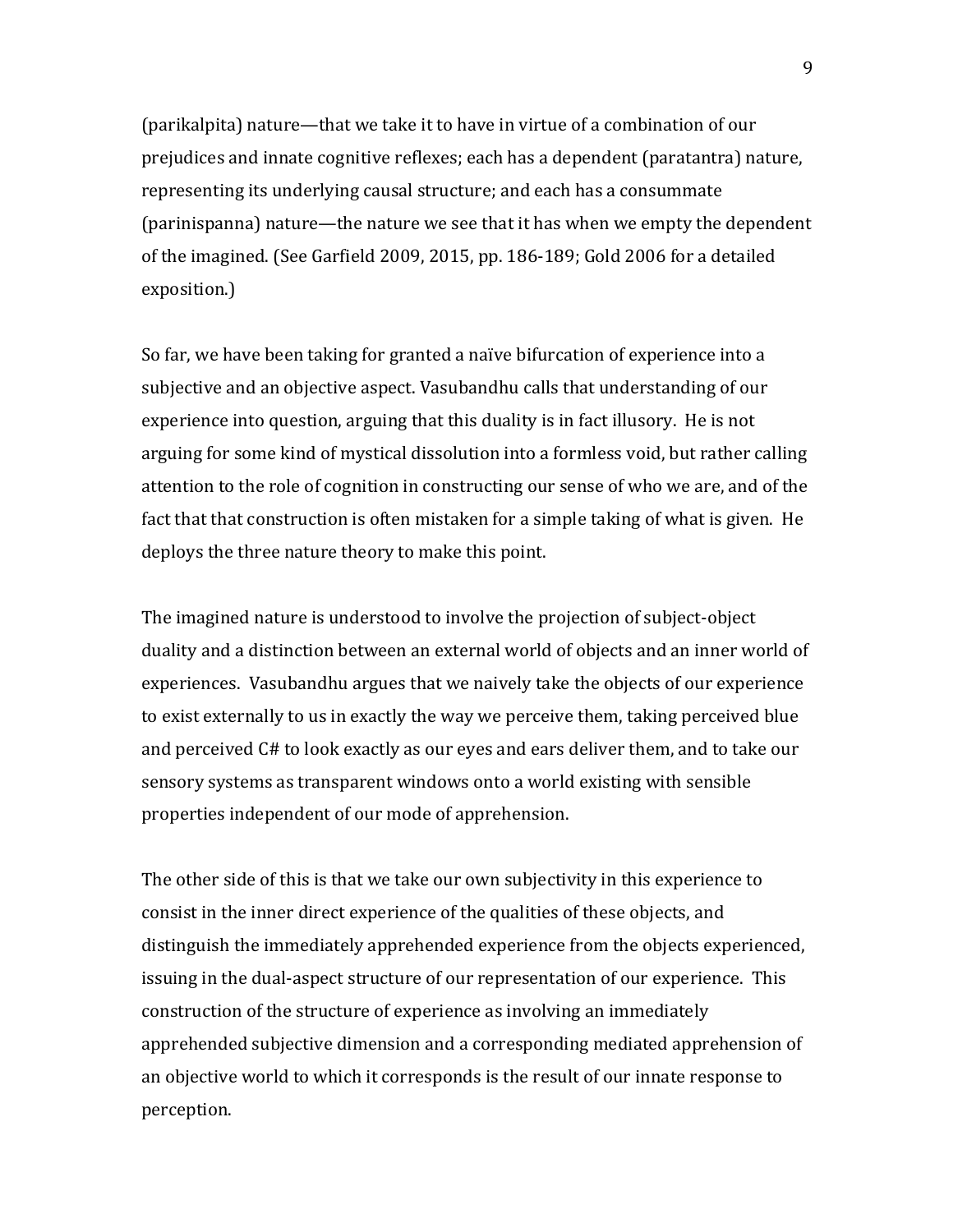The dependent nature, Vasubandhu argues, is just the fact that the objects of our experience are known to us through causal processes: our access to the external world is a causal interaction between distal objects, our sensory apparatus and our cognitive mechanisms. Experience is not a separate entity that arises from this: it is this interaction, and the objects of our experience are constituted in that interaction; perceptual experience just is that interaction with the world around us.

The consummate nature of things, according to Vasubandhu, is, in his phrase, the fact that the dependent nature is empty of the imagined. That is, it is the fact that the set of causal processes in which perception consists is entirely empty of a division into subject and object or into inner and outer. There is just a causal stream constituting the causal interaction of an organism and the world. That stream is experienced as (imagined to be) the apprehension by a subject of a world, delivered exactly as it is into an inner space. But that, Vasubandhu argues, is an illusion, the illusion that the conceptual response to sensory experience represented by the imagined nature is a transparent delivery of experience as it is.

The idea that patches of blue, or sounds of oboes exist independently as they are experienced by us, and then are reproduced inside us in experience is a fantasy that sounds crazy the moment we make it explicit. So, Vasubandhu, concludes, both the idea that the objects we experience exist external to us, and the idea that we have appearances internal to us, are each products of imagination. Instead, we simply causally interact with a world around us, through sensory systems to whose outputs we respond conceptually, confusing that conceptual response with immediate awareness. That is what he means when he states that the imagined nature is the imagination of subject-object duality.

The important insight for present purposes is this: The phenomenal realist argues that there is no gap between appearance and reality when it comes to experience itself; that our inner life is given to it just as it is, with its own phenomenal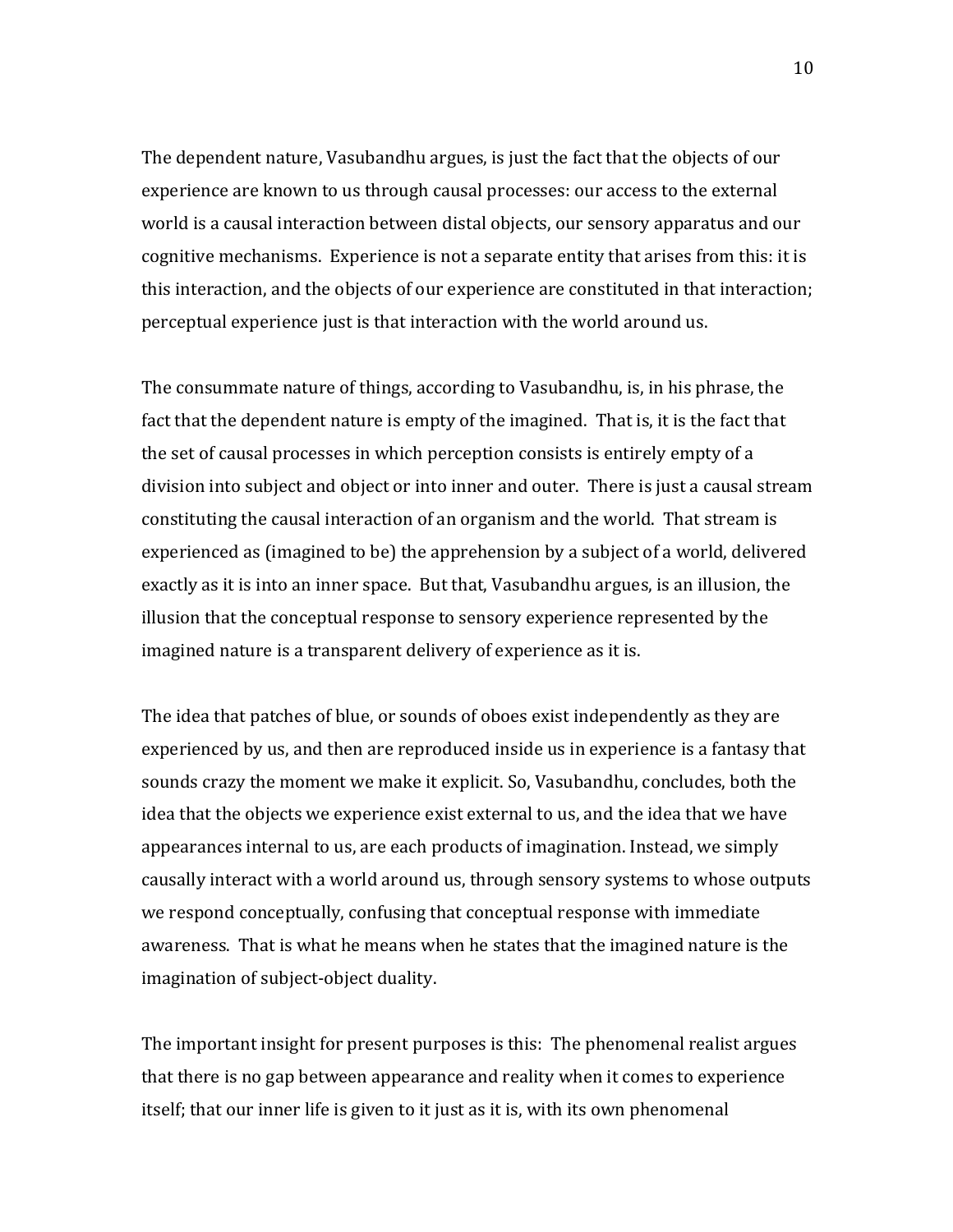properties distinct from those of external objects; that just as there is something that external objects are like, there is something that our inner experience is like. This requires a firm duality between the objective and the subjective, with a distinct set of inner phenomena that are like something. Vasubandhu calls that into question, arguing that it is an imaginary superimposition on a reality that has no such structure. On this view, the very bifurcation of experience into the subjective and the objective presupposed by the realist about phenomenal consciousness is illusory, and the entire framework in which we understand our inner experience is subject to massive illusion.

This Indian Yogācāra Buddhist analysis presents yet another perspective on why this kind of phenomenal realism represents yet another form of the Myth of the Given, and on why that myth is indeed a myth. The Myth of the Given is the myth that there is some level of our experience that is immediate, immune from error, given to us, as opposed to constructed, and that that level of experience constitutes the foundation or transcendental condition of the possibility of knowledge of anything else. Classical sense data theory—Sellars' direct target—is but one form of that myth. The idea that there is an immediate level of phenomenal consciousness, a primitive sense of subjectivity, a way our inner life is, independent of how we might imagine it, is only the latest version of that myth. But the very idea that anything in our conscious life is immune from illusion, that there is anything that it is like to be a subject, per se, that there are inner experiences that we just have and in virtue of just having them we know immediately, is itself but one more cognitive illusion.

#### **References**

- Garfield, J. (1996). "Casting Out Demons and Exorcising Zombies: Exposing Neo-Cartesian Myths in Frank Jackson's Philosophy of Mind," in P Dowe, M Nicholls and L Shotton, eds., *Australian Philosophers*. Hobart: Pyrrho Press, pp. 55-96.
- Garfield, J. (2009). "Vasubandhu's *Trisvabhāvanirdeśa*," in W. Edelglass and J. Garfield (eds.), *Buddhist Philosophy: Essential Readings.* New York: Oxford University Press.